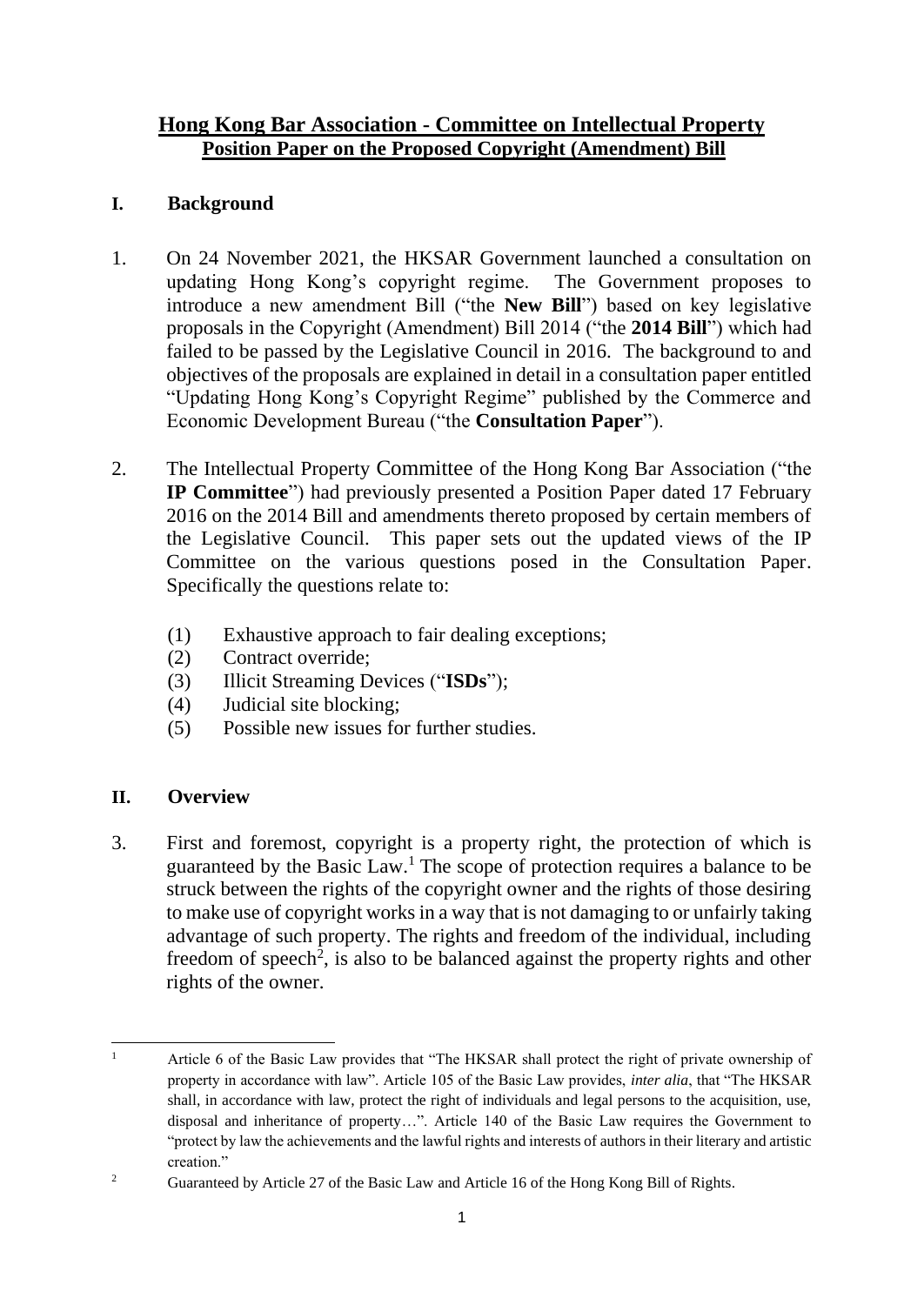- 4. Secondly, it is noted that the primary objective of the 2014 Bill was to bring the law up to date by creating a communication right, i.e. an exclusive right to communicate a work to the public by electronic means. 3 In the last twenty years or so, advances in mobile communication, e-commerce and streaming technology have revolutionised the daily lives of billions of people around the world. Furthermore, the widespread social distancing measures necessitated by the outbreak of the Covid-19 pandemic since 2020 have heightened the importance of streaming-based forms of communication and entertainment.
- 5. Under the existing law, restricted acts have always included making copies of a work or a substantial part of the work without authorisation.<sup>4</sup> Restricted acts such as copying if done without authorisation of the copyright owner is an infringement, and the copies so made are "infringing copies". <sup>5</sup> Uploading copyright works onto and downloading copyright works from digital platforms involve making digital copies of the works, transient though they may be. If unauthorised, this form of copying is no different from making physical copies from works such as photocopying and transferring a sound recording.
- 6. It may not have been widely known that the existing law has always caught traditional means of distribution of infringing copies, be they hard copies or soft copies. 6 However, modern means of distribution of copyright works such as streaming produce the same practical result as that achieved by dissemination of copies via traditional means, but with phenomenally enhanced reach, speed and quality.
- 7. The proposed amendments in the 2014 Bill introduced protection for a communication to the public right by creating civil<sup>7</sup> and criminal liability<sup>8</sup> for unauthorised communication. The reform sought to mirror the civil and criminal sanctions that currently exist in relation to unauthorised distribution of or dealings in infringing copies. Subject to one point, we welcome the proposal, as it will bring our copyright law in line with Hong Kong's international treaty obligations <sup>9</sup> as well as the legislative trend in other major industrial jurisdictions<sup>10</sup>.
- 8. Under the then proposed new s.28A, communication of a work to the public is defined as "the electronic communication of the work to the public, including (a) the broadcasting of the work; (b) the inclusion of the work in a cable programme service; and (c) the making available of the work to the public." The first two

 $3 \t\t\t The new s.28A proposed in the Bill.$ <br>4 Convright Ordinance Cap 528 ("CI

<sup>&</sup>lt;sup>4</sup> Copyright Ordinance, Cap. 528 ("**CO**") ss.22(1)(a), 22(3) and 23.

 $CO$  s.35.

<sup>6</sup> CO ss.24 and 31 etc. See also *Chan Nai Ming v HKSAR* (2007) 10 HKCFAR 273, at [34].

<sup>7</sup> The new ss.28A and 32(2) proposed in the Bill.

<sup>&</sup>lt;sup>8</sup> The new s.118(8B) proposed in the Bill.

<sup>9</sup> Such as Article 8 of the WIPO Copyright Treaty.

<sup>10</sup> Such as the European Union, Australia, UK, Singapore, New Zealand and Canada.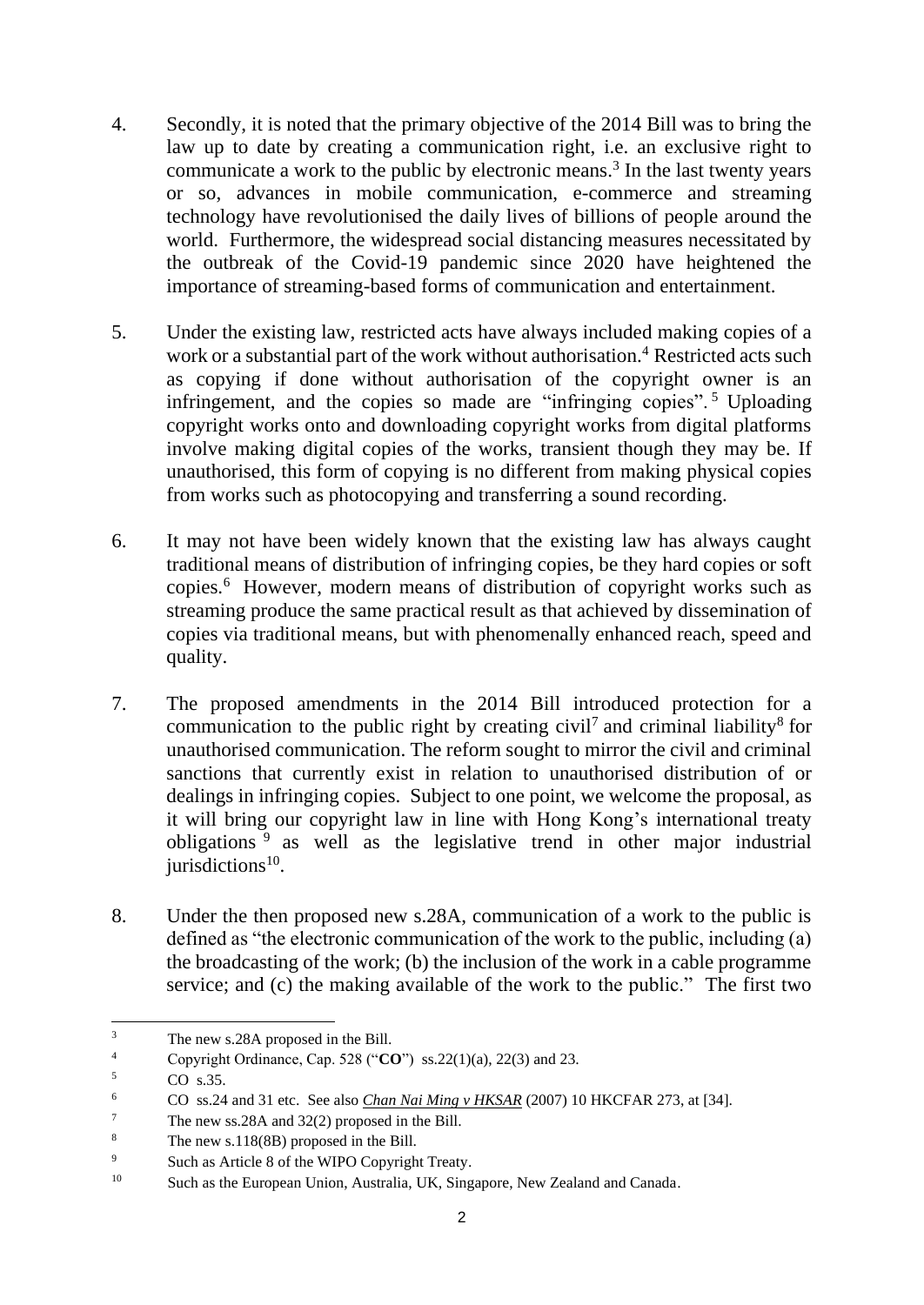types of communication referred to hark back to two of the extended forms of copyright that were first introduced in Hong Kong under s. 8 (broadcasting) and s. 9 (cable programme service) of the CO.

- 9. We note that the definitions of those two rights were largely (but not entirely) based on the corresponding statutory definitions under the UK Copyright, Designs and Patents Act 1988 ("**CDPA**") prior to its amendment in 2003. In particular,
	- (1) A "broadcast" is defined, *inter alia*, as "a transmission by wireless telegraphy of sounds or of visual images and sounds or of representations thereof  $\ldots$ " (CO s.8(1)); and
	- (2) A "cable programme" means any item included in a cable programme service, the latter being defined as "a service which consists wholly or mainly in the lawful sending by any person, by means of a telecommunications system … of sounds, visual images, other information or any combination of them either (a) for lawful reception, otherwise than by wireless telegraphy, at 2 or more places in Hong Kong or elsewhere, whether they are so sent for simultaneous reception or at different times in response to requests made by different users of the service; or (b) for lawful reception, by whatever means, at a place in Hong Kong or elsewhere for the purposes of their being presented there either to members of the public or to any group of persons  $\ldots$ " (CO s.9(1)).
- 10. In our view, there are strong reasons for reforming and even amalgamating the definitions of broadcasts and cable programmes:
	- (1) First, the definition for "cable programmes" is obviously and notoriously convoluted. 11 The basic definition partially reproduced above is further subject to a host of exceptions based on, *inter alia*, the precise technical arrangements for transmission (CO s.9(2)).
	- (2) Secondly, the key difference between the two types of transmission lies in the different technology employed, namely, wire versus wireless telegraphy. In the context of the new communication right, $12$  the retention of such differentiation is hardly justifiable in view of the objective of pursuing a technology-neutral legislative strategy.

<sup>11</sup> *Copinger & Skone James on Copyright*, Vol 1, 18th ed, §7-213.

<sup>&</sup>lt;sup>12</sup> See the new s.28A(2) proposed in the Bill.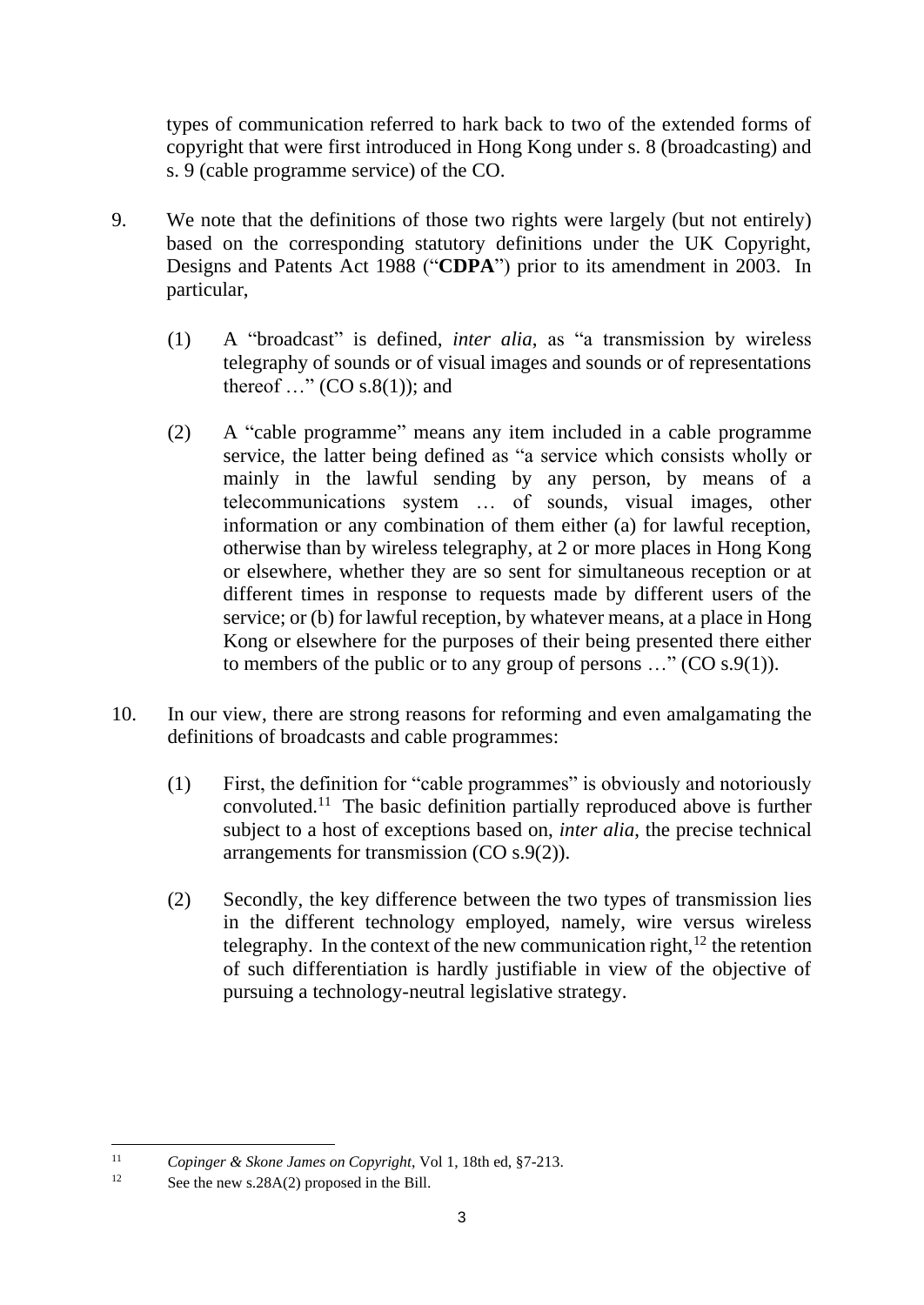- (3) Thirdly, it is not entirely clear whether a website constitutes a cable programme service.<sup>13</sup> It is somewhat surprising that such a basic question cannot be answered with confidence and without reference to fine technical distinctions.
- 11. In the UK, in October 2003, the entire class of cable programmes was abolished and subsumed within a widened definition of broadcasts. Under the new (and current) definition, a broadcast is, subject to certain exceptions, "an electronic transmission of visual images, sounds or other information which (a) is transmitted for simultaneous reception by members of the public and is capable of being lawfully received by them, or (b) is transmitted at a time determined solely by the person making the transmission for presentation to members of the public ..."<sup>14</sup> (Protection for "on demand videos", previously regarded as a "cable programme", was deliberately excluded from the definition of "broadcasts" but then re-introduced as part of the new communication right.<sup>15</sup>)
- 12. In Australia, in 2000, the former broadcasting right (limited to wireless telegraphy) and diffusion right (limited to works) were abolished and replaced by a compendious, technology-neutral communication right.<sup>16</sup> The latter is defined as "[making] available online or electronically transmit (whether over a path, or a combination of paths, provided by a material substance or otherwise) a work or other subject-matter …".<sup>17</sup>
- 13. It is submitted that the Government should look into simplifying and streamlining copyright protection for broadcasts and cable programmes by reference to the current regime in the UK or Australia. However it is understood that this requires legislative reform that may go beyond the scope of the current round of consultation and would necessitate consequential amendments to a number of existing provisions in the CO as well as those currently proposed in the Bill.

# **III. Exhaustive approach to fair dealing exceptions**

14. The Government has invited views on the following issue, namely, whether Hong Kong, similar to most jurisdictions worldwide, should continue to maintain the current exhaustive approach by setting out all copyright exceptions based on specific purposes or circumstances in the CO.

<sup>13</sup> In the UK it has been held that this is arguably so: *Shetland Times Ltd v Wills* [1997] FSR 604, approved, *obiter,* in *Sony Music Entertainment (UK) Ltd v Easyinternetcafe Ltd* [2003] FSR 48. Cf. *Copinger, sup cit,* at §7-213, fn 904.

<sup>&</sup>lt;sup>14</sup> CDPA, s.6(1), as amended pursuant to the requirements of the Information Society Directive (2001/29).

 $15$  CDPA s.20(2)(b).

<sup>16</sup> Copyright Amendment (Digital Agenda) Act 2000.

<sup>&</sup>lt;sup>17</sup> Copyright Act 1968 (Australia), s.10(1).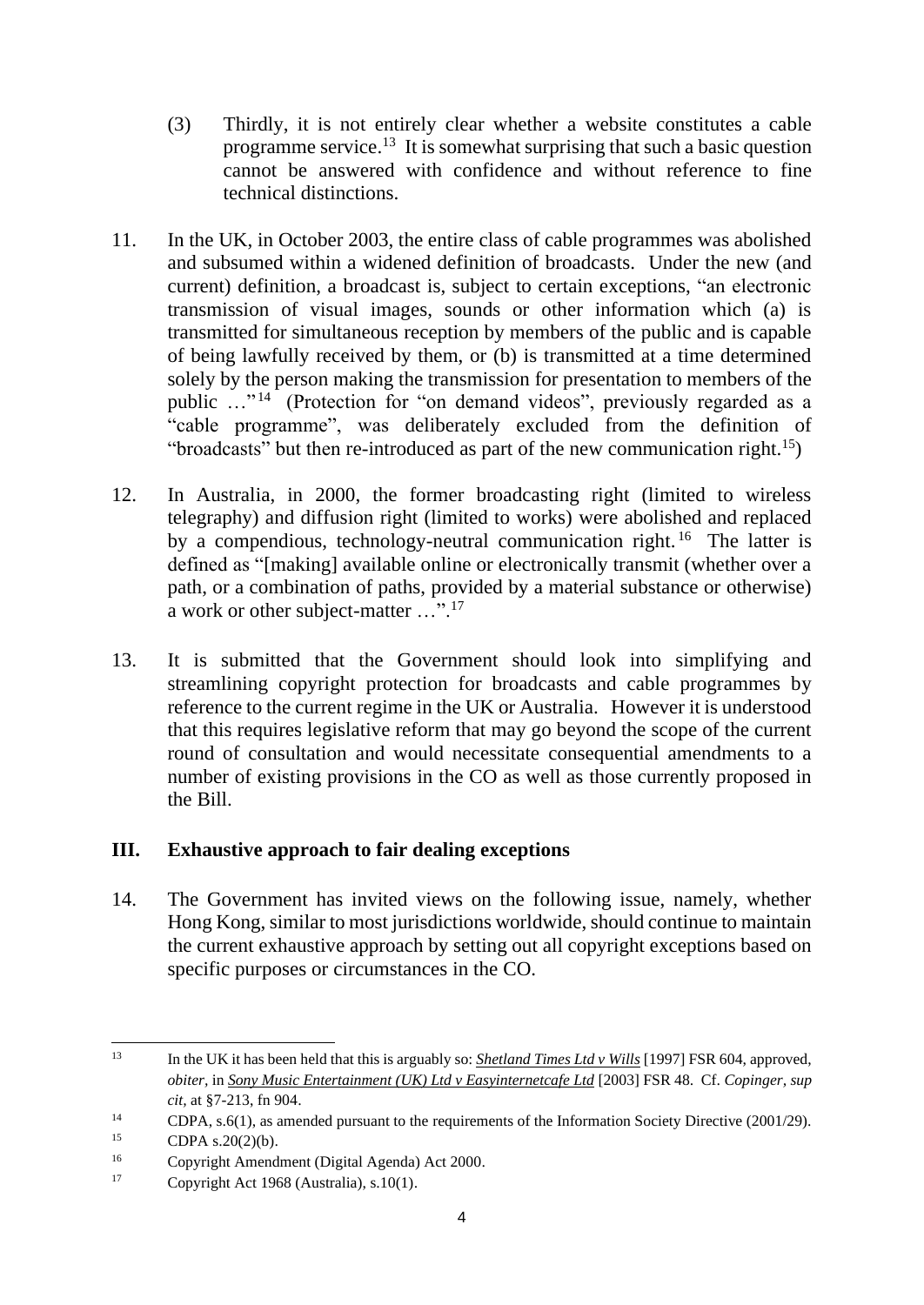- 15. Under the CO the question of fair dealing is addressed by a two-step test. The Court first looks at whether the dealing falls into one of the exceptions provided by the legislation. If so, but not otherwise, it goes on to examine all the circumstances of the case (i.e. the fairness factors), in particular the purpose and nature of the dealing, the nature of the work, the amount and substantiality of the portion dealt with in relation to the work as a whole and the effect of the dealing on the potential market for or value of the work.<sup>18</sup> Thus, the current approach may be referred to as an "exhaustive approach". A similar approach is taken in the EU, New Zealand, Australia, the UK and Canada.
- 16. In contrast, the USA adopts an open-ended, or non-exhaustive, approach to the question of fair dealing exceptions, under a concept known as "fair use".<sup>19</sup>
- 17. As a result of recent statutory reform, a hybrid model has been adopted in Singapore.<sup>20</sup> Under the new legislation, it is a permitted use of a work to make a fair use of the work.<sup>21</sup> The court will look at all relevant matters in deciding whether a work is fairly used, including (a) the purpose and character of the use, (b) the nature of the work, (c) the amount and substantiality of the portion used in relation to the whole work, and (d) the effect of the use upon the potential market for, or value of, the work.<sup>22</sup> In addition, the statute goes on to enumerate certain specific instances of use which, subject to compliance with certain conditions (such as sufficient acknowledgment), are deemed to be fair use.<sup>23</sup>
- 18. Which system is best for Hong Kong? On the one hand, an open-ended approach such as that prevailing in the USA gives the Court greater flexibility to do justice in individual cases. On the other hand, a closed or exhaustive list of exceptions will be relatively easier to apply in practice and afford a greater degree of certainty and predictability. However, the virtue of certainty is to some extent undermined by the element of value judgment inherent in the definition of "fair dealing". To address this issue, the Bill proposes to add (in relation to certain prescribed purposes such as research, private study, criticism, review and news reporting) a non-exhaustive list of factors similar to those under the Singaporean legislation to aid the Court's consideration.
- 19. We note that Hong Kong courts have yet to develop a significant body of local jurisprudence on the interpretation and practical application of the fair dealing provisions. Adopting an open-ended exception, whether under the USA model or the Singapore model, is likely to generate more litigation, which is expensive in Hong Kong. It would also afford less practical guidance to owners and consumers of copyright works on a daily basis.

 $^{18}$  CO s.38.

<sup>19</sup> Copyright Act of 1976, s.107.

<sup>20</sup> Copyright Act 2021, passed in September 2021.

<sup>21</sup> *Ibid*, s.190(1).

<sup>22</sup> *Ibid*, s.191.

<sup>23</sup> *Ibid*, ss.192 to 205.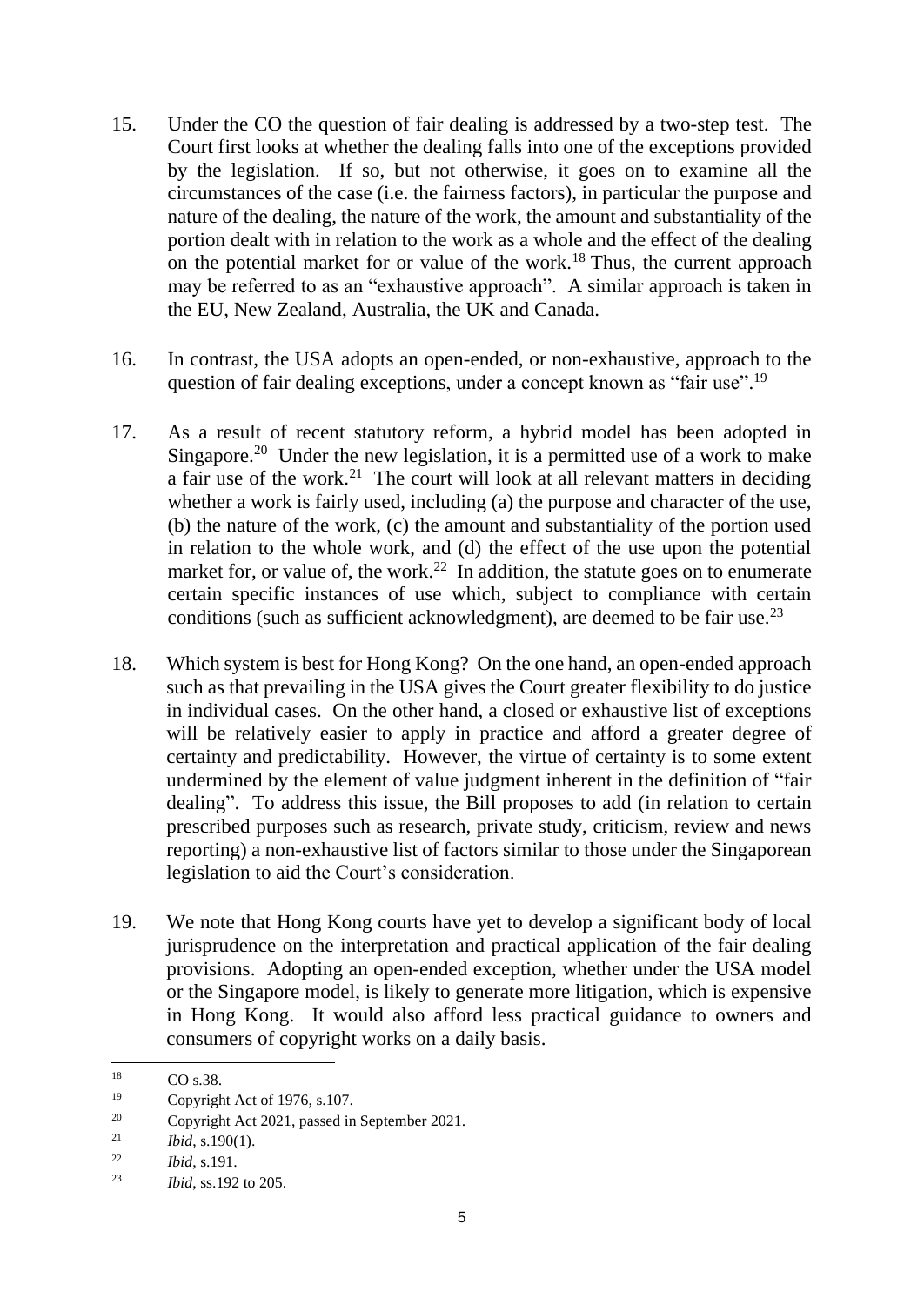20. **For the above reasons, we support the view expressed in para 3.8 of the Consultation Paper that the exhaustive approach embodied in the Bill strikes the right balance in light of the current legal and social conditions in Hong Kong.**

## **IV. Contract override**

- 21. The next issue is whether Hong Kong should introduce provisions to the CO to restrict the use of contracts to exclude or limit the application of statutory copyright exception(s).
- 22. We have studied the various legislative solutions adopted in other jurisdictions such as Australia, Singapore, the UK, Canada and the USA. In summary, and as stated in para 4.2 of the Consultation Paper, there is no unified approach to the question of contract override.
- 23. In the view of the Committee, the proposed prohibition against contracting out presents the following problems and challenges:
	- (1) The proposal does not address the major concerns of most ordinary users such as netizens. They would seldom be in any contractual relationship with copyright owners when they download materials on the Internet. Thus, any protective measures against contract override are unlikely to be of benefit to such users.
	- (2) The proposal would harm the spirit of freedom of contract, which is deeply-rooted in Hong Kong, and may deter copyright owners from entering into flexible agreements with users. This would stifle the sharing of creative work and further creation.
	- (3) In Singapore, the prohibition (in those cases where it applies) against contract override is not absolute. It only applies to the extent that the relevant restriction is unfair or unreasonable.<sup>24</sup> (By contrast, in the UK and Australia, the prohibition is not subject to any test of fairness or reasonableness.) Such "soft-edged" prohibition adds an additional layer of uncertainty for the parties in terms of the enforceability of the contractual provision.
	- (4) Any attempt to impose restrictions on contract override must include a detailed consideration of each fair use exception (assuming that an exhaustive approach is retained), as well as the precise circumstances in which the restrictions should apply. Other than Ireland, we have not come

<sup>24</sup> Copyright Act 2021, s.186(2).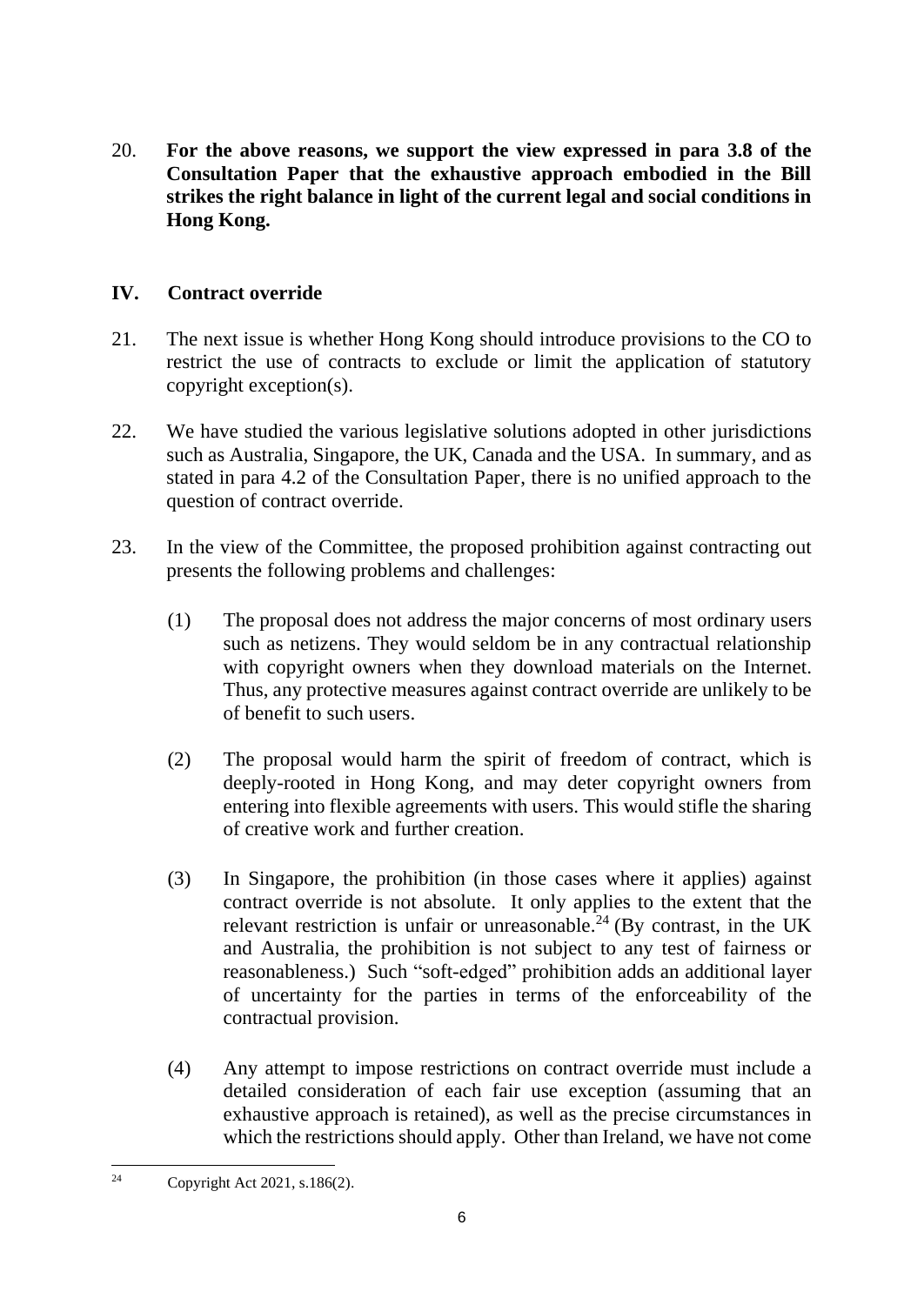across any common law jurisdiction that has gone so far as to impose a blanket restriction on all fair dealing exceptions. However, it is far from easy or uncontroversial for the legislature to pick and choose which fair dealing exceptions should attract a restriction against contracting out, and in what circumstances.

- 24. As observed in para 4.4(c) of the Consultation Paper, there is no empirical evidence of practical injustice caused by the absence of any anti-avoidance provisions. In other words, there is no palpable tendency on the part of copyright owners to exploit restrictive contractual provisions to the disadvantage of users and consumers. As the saying goes, "If it ain't broke, don't fix it!"
- 25. **For these reasons, we agree with the conclusion expressed in in para 4.6 of the Consultation Paper that there is at present no justification for introducing any restrictions on contract override in the CO.**

### **V. Illicit streaming devices**

- 26. Should Hong Kong introduce specific provisions to the CO to govern devices used for accessing unauthorised contents on the Internet, including set-top boxes and Apps?
- 27. As pointed out in para 5.5 of the Consultation Paper, the current CO contains detailed provisions that impose civil and criminal liability in relation to circumvention activities, devices and services.<sup>25</sup> In particular s.273C creates the offences of commercial dealing in devices intended to circumvent effective technological measures. According to para 5.5 of the same paper, this provision formed the basis of a successful prosecution by the Customs & Excise Department in relation to the provision of circumvention services enabling buyers of set-top boxes to receive illicit TV programmes via streaming.
- 28. In para 5.3 of the Consultation Paper, it is said that Singapore is the only common law jurisdiction that imposes civil and criminal liabilities on those who engage in commercial dealings in ISDs in its new Copyright Act 2021. Like the CO, the Singapore Copyright Act 2021 also contains detailed provisions (both civil and criminal) dealing with circumventing devices and services. <sup>26</sup> In addition, the Act creates a new form of infringement for knowingly dealing commercially in a device (and for providing a service) which is capable of facilitating access to a work.<sup>27</sup> For this liability to arise there must be an unauthorised communication of the work to the public. The same acts also give rise to a new form of criminal liability.<sup>28</sup> The provisions are targeted at (among others) retailers of set-top

<sup>25</sup> CO ss.273 to 273H.

<sup>26</sup> Copyright Act 2021, ss. 425 to 439.

<sup>&</sup>lt;sup>27</sup> Copyright Act 2021, s.150.

<sup>&</sup>lt;sup>28</sup> Copyright Act 2021, s.445(b).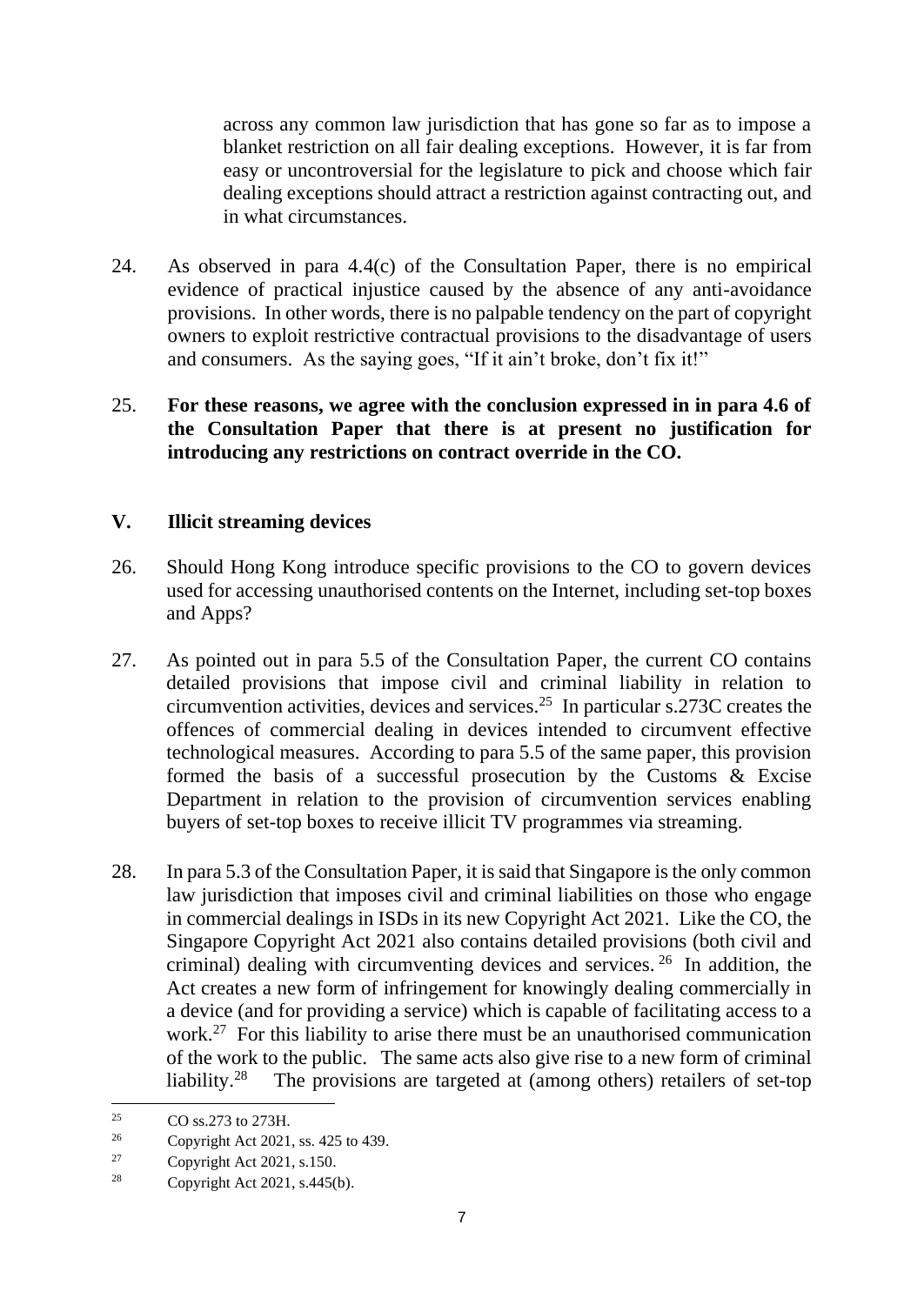boxes that are pre-loaded with certain applications that make it easier for viewers to access via streaming movies hosted by unauthorised websites.

- 29. We note that the current provisions of the CO will be updated to include acts of unauthorised communication. <sup>29</sup> Similarly worded provisions in the EU Information Society Directive have been interpreted by the Court of Justice of the EU to cover the sale of media players with pre-installed add-ons containing hyperlinks which connect to illicit streaming websites operated by third parties.<sup>30</sup> Thus, we believe that the proposed amendments will be able to sufficiently address problem of ISDs and related services such as pre-loaded applications that enable streaming of illicit content.
- 30. **For these reasons, we agree with the view expressed in para 5.11 of the Consultation Paper that there is no need at present to introduce any specific provisions in the CO to combat ISDs and related activities.**

## **VI. Judicial Site Blocking**

- 31. Should Hong Kong introduce a copyright-specific judicial site blocking mechanism to the CO?
- 32. As noted in para 6.2 of the Consultation Paper, some jurisdictions have enacted copyright-specific legislation to enable their courts to target online service providers whose services are being unwittingly used by operators of websites (usually based offshore) to infringe copyright. Such jurisdictions include Australia<sup>31</sup>, Singapore<sup>32</sup> and the UK<sup>33</sup>. Typically those provisions prescribe certain factors that guide the court's decision as to whether an injunction should be granted, such as the cost of compliance, proportionality and effectiveness of an injunction.
- 33. In the UK the Supreme Court has recently confirmed that the English courts have common law jurisdiction to grant website blocking orders even in the absence of legislation.<sup>34</sup> Such jurisdiction is derived from the courts' power in certain circumstances to order parties to assist those whose rights have been invaded by a wrongdoer. The same power is the foundation of the *Norwich Pharmacal* jurisdiction and it is not confined to the provision of information about the wrongdoer or wrongdoing.<sup>35</sup> (In the UK, however, legislation was nonetheless

<sup>&</sup>lt;sup>29</sup> S. 13 (civil liability) and s.57(8) of the Bill.

<sup>30</sup> *Stichting Brein v Wullems* [2017] Bus LR 1816

<sup>31</sup> Copyright Act 1968, s.115A.

<sup>32</sup> Copyright Act 2021, s.325.

<sup>33</sup> CDPA, ss.97A and 191JA.

<sup>34</sup> *Cartier International AG v British Sky Broadcasting Ltd* [2018] RPC 11, at [15].

<sup>35</sup> *Ibid*, at [9]-[10].